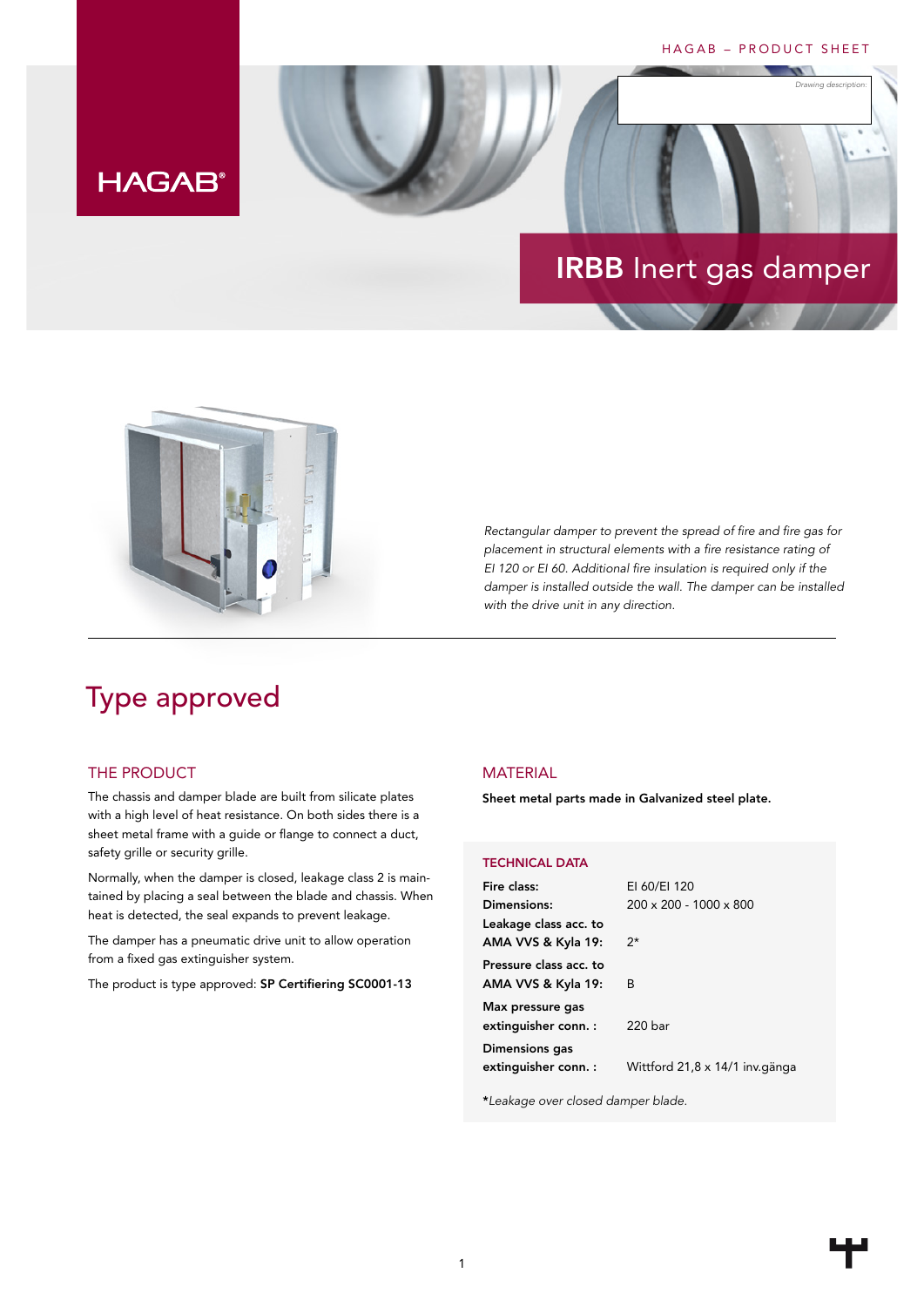*Drawing description:*



# IRBB Inert gas damper

# DIMENSIONS AND WEIGHTS





FLANGE DESIGN.



ACCESSORY INSTALLATION PLATES.



### Hole spacing flange

| W/H | $\epsilon$ | n |
|-----|------------|---|
| 200 | 120        |   |
| 250 | 145        |   |
| 300 | 170        |   |
| 350 | 195        |   |
| 400 | 120        |   |
| 450 | 145        |   |

 $sions$  in  $mm$ *Dimensions in mm.*

| W/H  | Ċ   | n              |
|------|-----|----------------|
| 500  | 170 | 1              |
| 600  | 120 | $\overline{2}$ |
| 700  | 170 | 2              |
| 800  | 120 | 3              |
| 900  | 170 | 3              |
| 1000 | 120 | 4              |

*Dimensions in mm.*

|             | π   |
|-------------|-----|
| $200 - 500$ |     |
| 600         | 40  |
| 700         | 90  |
| 800         | 140 |

*Dimensions in mm.*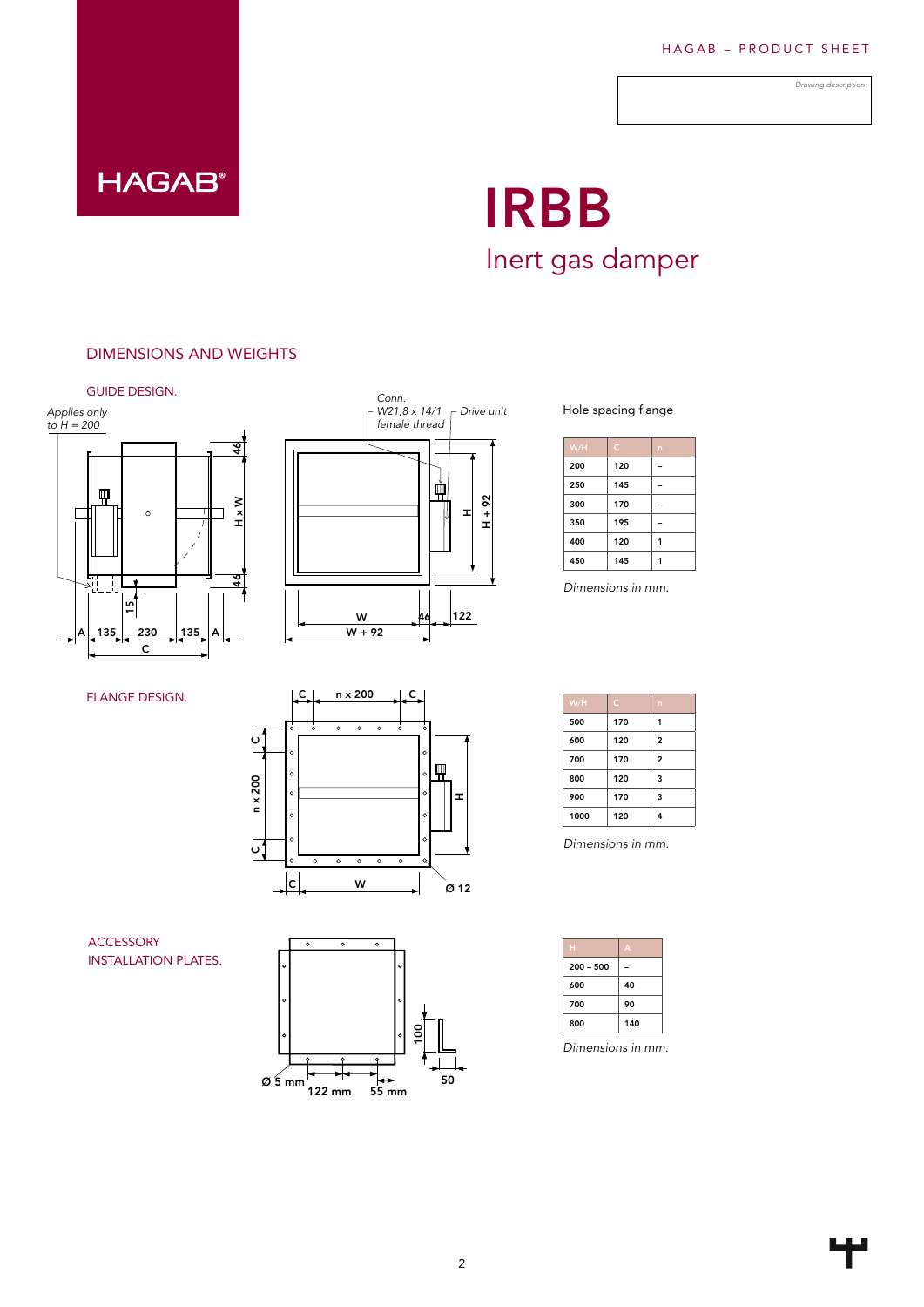*Drawing description:*



# IRBB Inert gas damper

# WEIGHT IN KG

IRBB fire class EI 60

| W/H  | 200 | 250 | 300 | 350 | 400 | 450 | 500 | 600 | 700 | 800 |
|------|-----|-----|-----|-----|-----|-----|-----|-----|-----|-----|
| 200  | 17  | 18  | 19  | 20  | 22  | 23  | 25  | 28  | 30  | 33  |
| 250  | 18  | 19  | 20  | 21  | 23  | 25  | 27  | 29  | 32  | 35  |
| 300  | 19  | 20  | 22  | 23  | 25  | 27  | 29  | 31  | 34  | 37  |
| 350  | 20  | 21  | 23  | 24  | 26  | 28  | 30  | 33  | 36  | 39  |
| 400  | 22  | 23  | 25  | 26  | 28  | 30  | 32  | 35  | 38  | 41  |
| 450  | 23  | 24  | 26  | 27  | 29  | 31  | 33  | 36  | 40  | 43  |
| 500  | 24  | 25  | 27  | 29  | 31  | 33  | 35  | 38  | 42  | 45  |
| 600  | 27  | 28  | 30  | 32  | 34  | 36  | 38  | 42  | 45  | 49  |
| 700  | 29  | 31  | 33  | 35  | 37  | 39  | 42  | 45  | 49  | 53  |
| 800  | 32  | 34  | 36  | 38  | 40  | 42  | 45  | 49  | 53  | 57  |
| 900  | 34  | 36  | 39  | 41  | 43  | 45  | 48  | 52  | 57  | 61  |
| 1000 | 37  | 39  | 41  | 43  | 46  | 48  | 51  | 56  | 60  | 65  |

*Width (W) and Height (H) in mm.*

# WEIGHT IN KG

IRBB fire class EI 120

| W/H  | 200 | 250 | 300 | 350 | 400 | 450 | 500 | 600 | 700 | 800 |
|------|-----|-----|-----|-----|-----|-----|-----|-----|-----|-----|
| 200  | 17  | 18  | 20  | 21  | 22  | 24  | 27  | 29  | 32  | 35  |
| 250  | 18  | 19  | 21  | 22  | 24  | 26  | 28  | 31  | 34  | 37  |
| 300  | 20  | 21  | 23  | 24  | 26  | 28  | 30  | 33  | 36  | 39  |
| 350  | 21  | 22  | 24  | 26  | 27  | 29  | 32  | 34  | 38  | 41  |
| 400  | 22  | 24  | 26  | 27  | 29  | 31  | 34  | 37  | 41  | 44  |
| 450  | 23  | 25  | 27  | 29  | 31  | 33  | 36  | 39  | 43  | 46  |
| 500  | 25  | 27  | 29  | 31  | 33  | 35  | 38  | 41  | 45  | 49  |
| 600  | 28  | 30  | 32  | 34  | 36  | 38  | 41  | 45  | 49  | 54  |
| 700  | 31  | 33  | 35  | 37  | 39  | 42  | 45  | 49  | 54  | 58  |
| 800  | 33  | 35  | 38  | 40  | 43  | 46  | 49  | 54  | 58  | 63  |
| 900  | 36  | 38  | 41  | 43  | 46  | 49  | 52  | 58  | 63  | 68  |
| 1000 | 39  | 41  | 44  | 46  | 49  | 52  | 56  | 62  | 67  | 72  |

*Width (W) and Height (H) in mm.*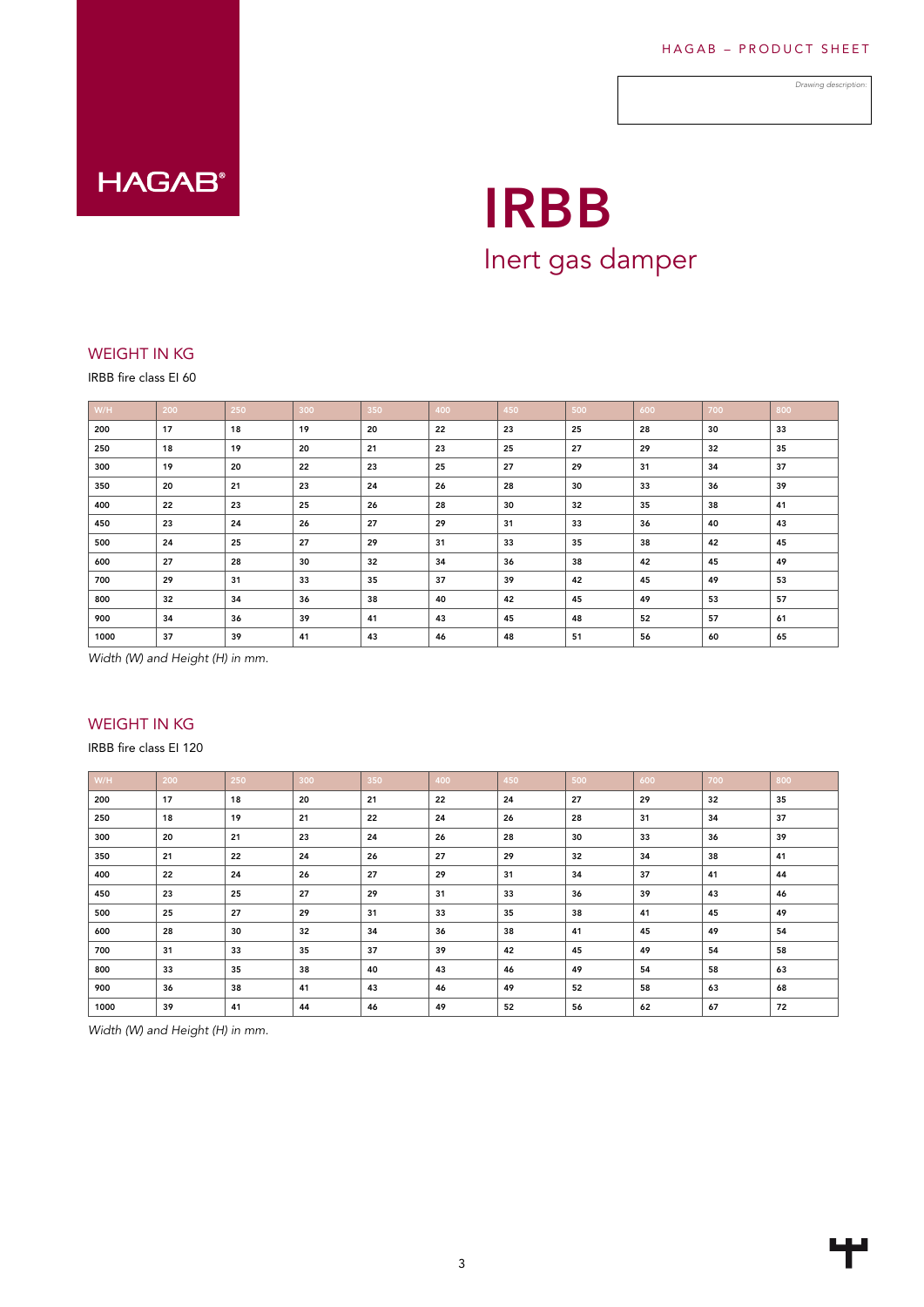*Drawing description:*

# **HAGAB®**

# IRBB Inert gas damper

## SIZING

The free opening area in a room is extremely important when sizing a gas extinguisher system. The system designer is responsible for ensuring that the correct opening area is provided. This is calculated from important parameters such as release time, room volume and gas extinguisher volume.

An incorrect opening area will have a negative impact on the system's ability to extinguish. It is therefore important to install the correct sized damper.

### FREE OPENING AREA IN DM2

IRBB fire class EI 60 IRBB, Fire resistance class EI 60

| W/H  | 200   | 250   | 300   | 350   | 400   | 450   | 500   | 600   | 700   | 800   |
|------|-------|-------|-------|-------|-------|-------|-------|-------|-------|-------|
| 200  | 2,48  | 3,40  | 4,32  | 5,24  | 6,16  | 7,08  | 8,00  | 9,84  | 11,68 | 13,52 |
| 250  | 3,13  | 4,30  | 5,47  | 6,64  | 7,81  | 8,98  | 10,15 | 12,49 | 14,83 | 17,17 |
| 300  | 3,79  | 5,21  | 6,63  | 8,05  | 9,47  | 10,89 | 12,31 | 15,15 | 17,99 | 20,83 |
| 350  | 4,44  | 6,11  | 7,78  | 9,45  | 11,12 | 12,79 | 14,46 | 17,80 | 21,14 | 24,48 |
| 400  | 5,10  | 7,02  | 8,94  | 10,86 | 12,78 | 14,70 | 16,62 | 20,46 | 24,30 | 28,14 |
| 450  | 5,75  | 7,92  | 10,09 | 12,26 | 14,43 | 16,60 | 18,77 | 23,11 | 27,45 | 31,79 |
| 500  | 6,41  | 8,83  | 11,25 | 13,67 | 16,09 | 18,51 | 20,93 | 25,77 | 30,61 | 35,45 |
| 600  | 7,72  | 10,64 | 13,56 | 16,48 | 19,40 | 22,32 | 25,24 | 31,08 | 36,92 | 42,76 |
| 700  | 9,03  | 12,45 | 15,87 | 19,29 | 22,71 | 26,13 | 29,55 | 36,39 | 43,23 | 50,07 |
| 800  | 10,34 | 14,26 | 18,18 | 22,10 | 26,02 | 29,94 | 33,86 | 41,70 | 49,54 | 57,38 |
| 900  | 11,65 | 16,07 | 20,49 | 24,91 | 29,33 | 33,75 | 38,17 | 47,01 | 55,85 | 64,69 |
| 1000 | 12,96 | 17,88 | 22,80 | 27,72 | 32,64 | 37,56 | 42,48 | 52,32 | 62,16 | 72,00 |

### FREE OPENING AREA IN DM2

IRBB fire class EI 120 IRBB, Fire resistance class EI 120

| W/H  | 200   | 250   | 300   | 350   | 400   | 450   | 500   | 600   | 700   | 800   |
|------|-------|-------|-------|-------|-------|-------|-------|-------|-------|-------|
| 200  | 2,14  | 3,06  | 3,98  | 4,90  | 5,82  | 6,74  | 7,66  | 9,50  | 11,34 | 13,18 |
| 250  | 2,69  | 3,86  | 5,03  | 6,20  | 7,37  | 8,54  | 9,71  | 12,05 | 14,39 | 16,73 |
| 300  | 3,25  | 4,67  | 6,09  | 7,51  | 8,93  | 10,35 | 11,77 | 14,61 | 17,45 | 20,29 |
| 350  | 3,80  | 5,47  | 7,14  | 8,81  | 10,48 | 12,15 | 13,82 | 17,16 | 20,50 | 23,84 |
| 400  | 4,36  | 6,28  | 8,20  | 10,12 | 12,04 | 13,96 | 15,88 | 19,72 | 23,56 | 27,40 |
| 450  | 4,91  | 7,08  | 9,25  | 11,42 | 13,59 | 15,76 | 17,93 | 22,27 | 26,61 | 30,95 |
| 500  | 5,47  | 7,89  | 10,31 | 12,73 | 15,15 | 17,57 | 19,99 | 24,83 | 29,67 | 34,51 |
| 600  | 6,58  | 9,50  | 12,42 | 15,34 | 18,26 | 21,18 | 24,10 | 29,94 | 35,78 | 41,62 |
| 700  | 7,69  | 11,11 | 14,53 | 17,95 | 21,37 | 24,79 | 28,21 | 35,05 | 41,89 | 48,73 |
| 800  | 8,80  | 12,72 | 16,64 | 20,56 | 24,48 | 28,40 | 32,32 | 40,16 | 48,00 | 55,84 |
| 900  | 9,91  | 14,33 | 18,75 | 23,17 | 27,59 | 32,01 | 36,43 | 45,27 | 54,11 | 62,95 |
| 1000 | 11,02 | 15,94 | 20,86 | 25,78 | 30,70 | 35,62 | 40,54 | 50,38 | 60,22 | 70,06 |